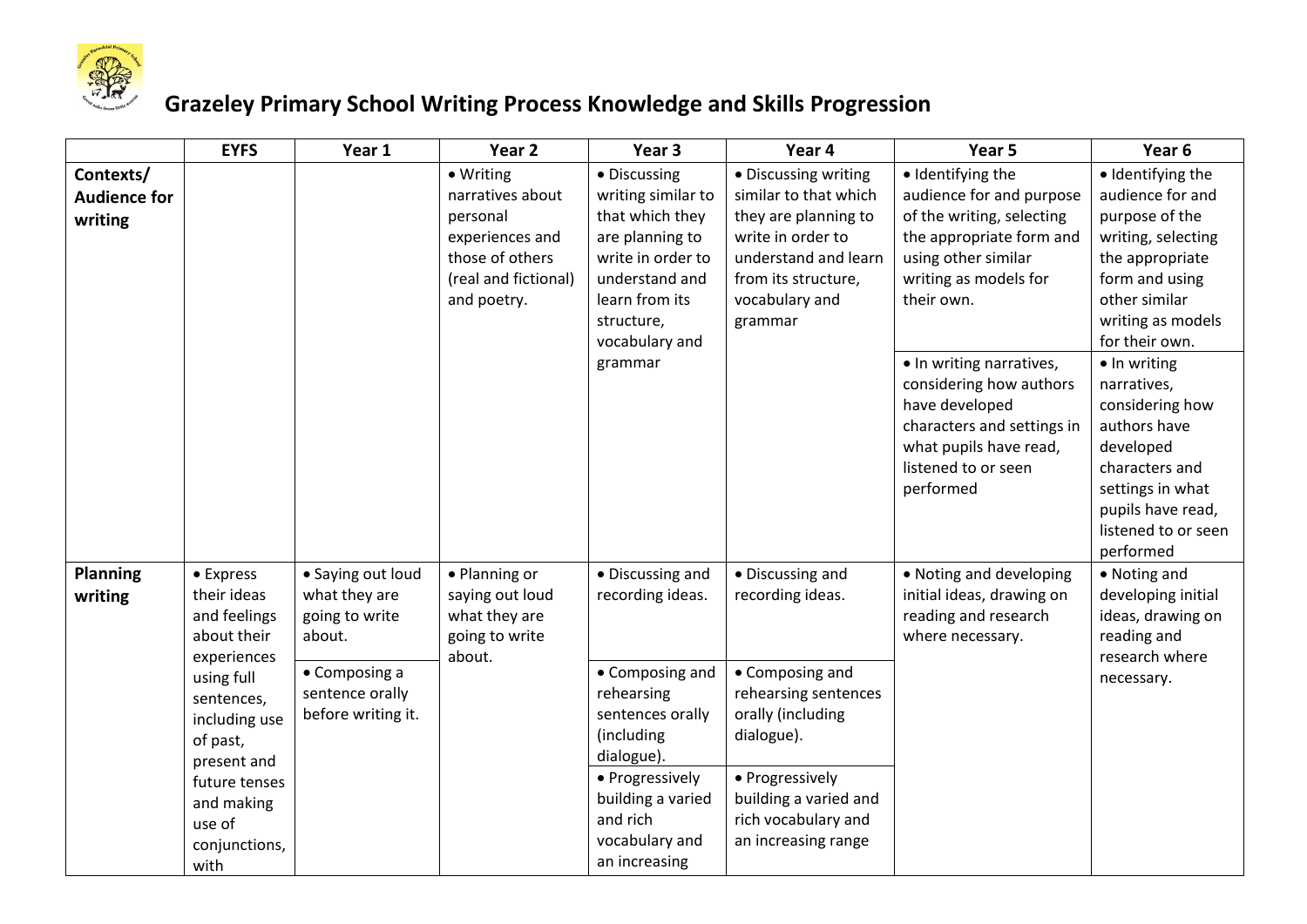|                            | modelling                                                                          |                                                                                                  |                                                                                                                                                | range of                                                                                                                                                 | of sentence                                                                             |                                                                                                                                                                                       |                                                                                                                                                                     |
|----------------------------|------------------------------------------------------------------------------------|--------------------------------------------------------------------------------------------------|------------------------------------------------------------------------------------------------------------------------------------------------|----------------------------------------------------------------------------------------------------------------------------------------------------------|-----------------------------------------------------------------------------------------|---------------------------------------------------------------------------------------------------------------------------------------------------------------------------------------|---------------------------------------------------------------------------------------------------------------------------------------------------------------------|
|                            | and support                                                                        |                                                                                                  |                                                                                                                                                | sentence                                                                                                                                                 | structures.                                                                             |                                                                                                                                                                                       |                                                                                                                                                                     |
|                            | from their                                                                         |                                                                                                  |                                                                                                                                                | structures.                                                                                                                                              |                                                                                         |                                                                                                                                                                                       |                                                                                                                                                                     |
|                            | teacher.                                                                           |                                                                                                  |                                                                                                                                                |                                                                                                                                                          |                                                                                         |                                                                                                                                                                                       |                                                                                                                                                                     |
| <b>Drafting</b><br>writing | • Write<br>simple<br>phrases and<br>sentences<br>that can be<br>read by<br>others. | • Sequencing<br>sentences to form<br>short narratives.<br>• Re-reading what<br>they have written | · Writing down<br>ideas and/or key<br>words, including<br>new vocabulary<br>encapsulating<br>what they want to<br>say, sentence by<br>sentence | • Organising<br>paragraphs<br>around a theme<br>in narratives,<br>creating settings,<br>characters and<br>plot.<br>$\bullet$ In non-<br>narrative, using | • Organising<br>paragraphs around a<br>theme.<br>· In narratives,<br>creating settings, | • Selecting appropriate<br>grammar and vocabulary,<br>understanding how such<br>choices can change and<br>enhance meaning.<br>· In narratives, describing<br>settings, characters and | • Précising longer<br>passages using a<br>wide range of<br>devices to build<br>cohesion within<br>and across<br>paragraphs<br>• Using further<br>organisational and |
|                            |                                                                                    | to check that it<br>makes sense                                                                  |                                                                                                                                                | simple<br>organisational<br>devices<br>(headings &<br>subheadings)                                                                                       | characters and plot.                                                                    | atmosphere and<br>integrating dialogue to<br>convey character and<br>advance the action<br>précising longer<br>passages.                                                              | presentational<br>devices to<br>structure text and<br>to guide the reader                                                                                           |
|                            |                                                                                    |                                                                                                  |                                                                                                                                                |                                                                                                                                                          | · In non-narrative,<br>using simple<br>organisational<br>devices                        | • Using a wide range of<br>devices to build cohesion<br>within and across<br>paragraphs.                                                                                              |                                                                                                                                                                     |
|                            |                                                                                    |                                                                                                  |                                                                                                                                                |                                                                                                                                                          |                                                                                         | • Using further<br>organisational and<br>presentational devices to<br>structure text and to<br>guide the reader.                                                                      |                                                                                                                                                                     |
| <b>Editing</b>             |                                                                                    | • Discuss what                                                                                   | • Evaluating their                                                                                                                             | • Assessing the                                                                                                                                          | • Assessing the                                                                         | • Assessing the                                                                                                                                                                       | • Assessing the                                                                                                                                                     |
| writing                    |                                                                                    | they have written                                                                                | writing with the                                                                                                                               | effectiveness of                                                                                                                                         | effectiveness of their                                                                  | effectiveness of their                                                                                                                                                                | effectiveness of                                                                                                                                                    |
|                            |                                                                                    | with the teacher                                                                                 | teacher and other                                                                                                                              | their own and                                                                                                                                            | own and others'                                                                         | own and others' writing                                                                                                                                                               | their own and                                                                                                                                                       |
|                            |                                                                                    | or other pupils                                                                                  | pupils.                                                                                                                                        | others' writing                                                                                                                                          | writing and                                                                             |                                                                                                                                                                                       | others' writing.                                                                                                                                                    |
|                            |                                                                                    |                                                                                                  |                                                                                                                                                | and suggesting                                                                                                                                           | suggesting                                                                              |                                                                                                                                                                                       |                                                                                                                                                                     |
|                            |                                                                                    |                                                                                                  |                                                                                                                                                | improvements.                                                                                                                                            | improvements.                                                                           |                                                                                                                                                                                       |                                                                                                                                                                     |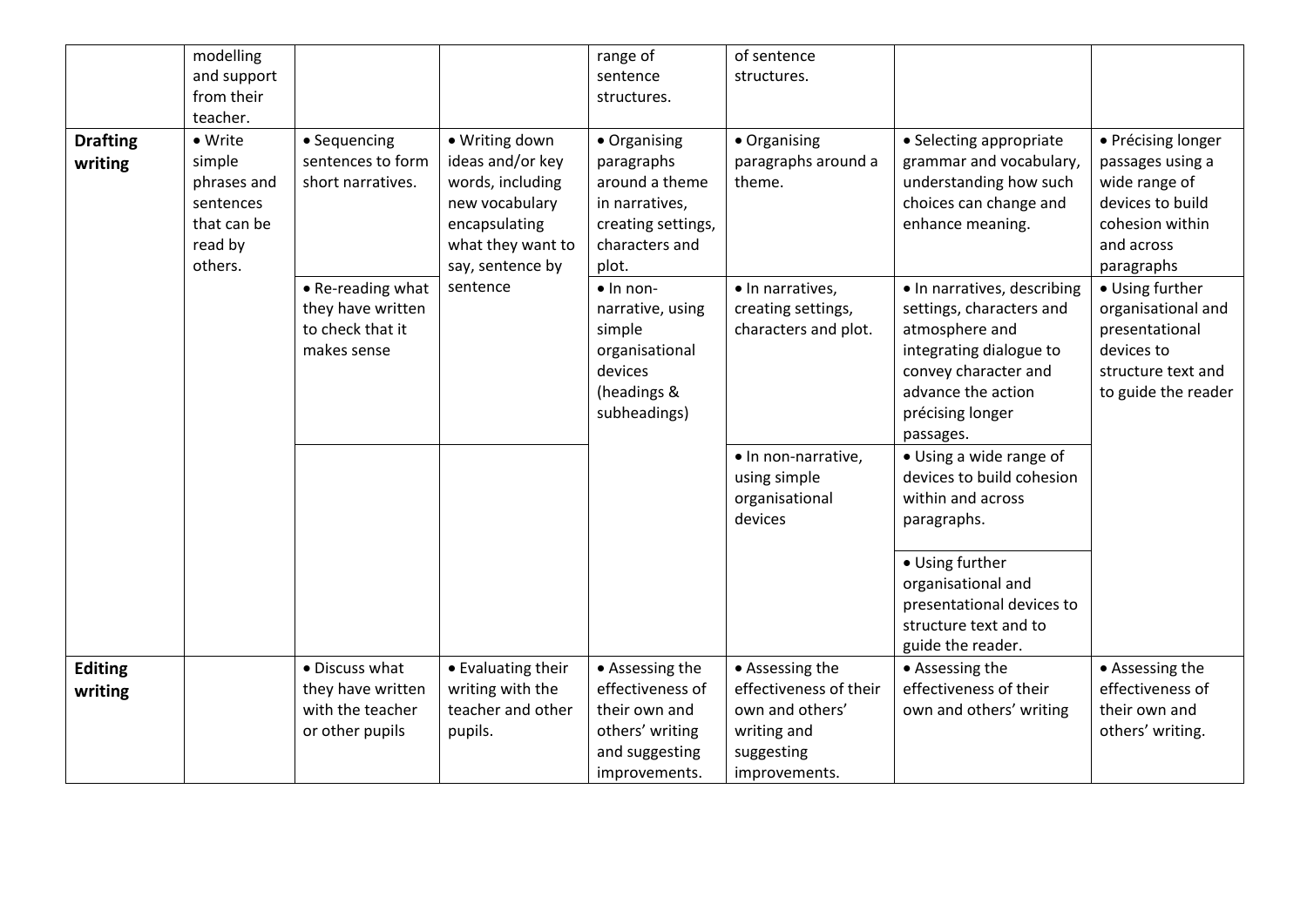|                                  |                                                                                                      | • Rereading to<br>check that their<br>writing makes<br>sense and that<br>verbs to indicate<br>time are used<br>correctly and<br>consistently,<br>including verbs in<br>the continuous<br>form. | • Proposing<br>changes to<br>grammar and<br>vocabulary to<br>improve<br>consistency,<br>including the<br>accurate use of<br>pronouns in<br>sentences. | • Proposing changes<br>to grammar and<br>vocabulary to<br>improve consistency,<br>including the<br>accurate use of<br>pronouns in<br>sentences. | • Proposing changes to<br>vocabulary, grammar and<br>punctuation to enhance<br>effects and clarify<br>meaning.                                                                                                                                           | • Proposing<br>changes to<br>vocabulary,<br>grammar and<br>punctuation to<br>enhance effects<br>and clarify<br>meaning.                                                                                                    |
|----------------------------------|------------------------------------------------------------------------------------------------------|------------------------------------------------------------------------------------------------------------------------------------------------------------------------------------------------|-------------------------------------------------------------------------------------------------------------------------------------------------------|-------------------------------------------------------------------------------------------------------------------------------------------------|----------------------------------------------------------------------------------------------------------------------------------------------------------------------------------------------------------------------------------------------------------|----------------------------------------------------------------------------------------------------------------------------------------------------------------------------------------------------------------------------|
|                                  |                                                                                                      | • Make simple<br>revisions,<br>additions and<br>corrections                                                                                                                                    | • Proofread for<br>spelling and<br>punctuation<br>errors                                                                                              | • Proofread for<br>spelling and<br>punctuation errors                                                                                           | • Ensuring the consistent<br>and correct use of tense<br>throughout a piece of<br>writing.<br>• Ensuring correct subject<br>and verb agreement<br>when using singular and<br>plural, distinguishing<br>between the language of<br>speech and writing and | • Ensuring the<br>consistent and<br>correct use of<br>tense throughout a<br>piece of writing<br>• Ensuring correct<br>subject and verb<br>agreement when<br>using singular and<br>plural,<br>distinguishing<br>between the |
|                                  |                                                                                                      |                                                                                                                                                                                                |                                                                                                                                                       |                                                                                                                                                 | choosing the appropriate<br>register.<br>• Proofread for spelling<br>and punctuation errors                                                                                                                                                              | language of speech<br>and writing and<br>choosing the<br>appropriate<br>register.<br>• Proofread for<br>spelling and<br>punctuation errors.                                                                                |
| <b>Sharing</b><br><b>Writing</b> | • Read their<br>writing aloud<br>clearly enough to<br>be heard by their<br>peers and the<br>teacher. | • Read aloud what<br>they have written<br>with appropriate<br>intonation to<br>make the meaning<br>clear.                                                                                      | • Read their own<br>writing aloud, to<br>a group or the<br>whole class,<br>using<br>appropriate                                                       | • Read their own<br>writing aloud, to a<br>group or the whole<br>class, using<br>appropriate<br>intonation and                                  | • Perform their own<br>compositions, using<br>appropriate intonation,<br>volume, and movement<br>so that meaning is clear                                                                                                                                | • Perform their<br>own compositions,<br>using appropriate<br>intonation,<br>volume, and                                                                                                                                    |